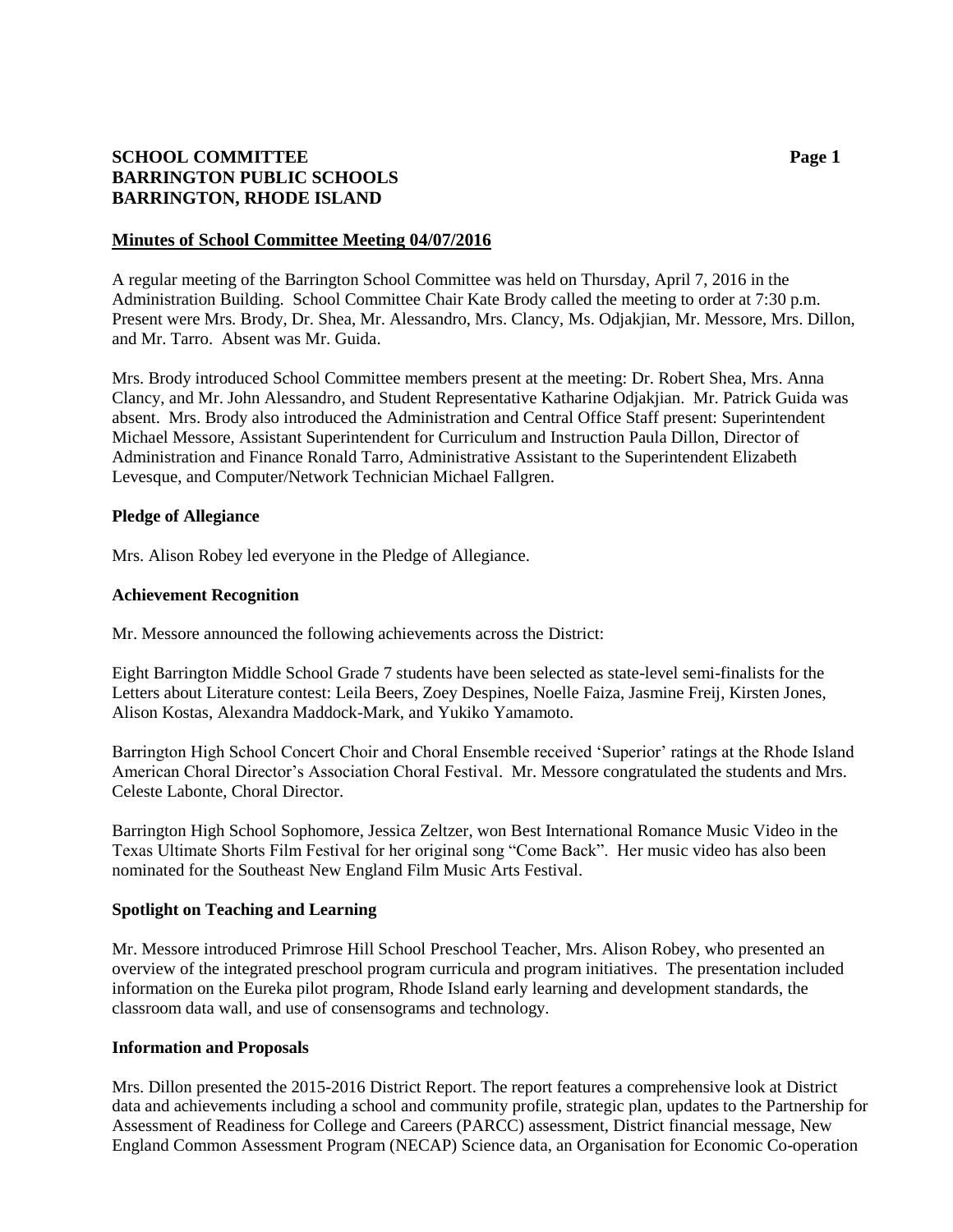# **SCHOOL COMMITTEE Page 2 BARRINGTON PUBLIC SCHOOLS BARRINGTON, RHODE ISLAND**

## **Minutes of School Committee Meeting 04/07/2016**

and Development (OECD) report, SAT and ACT data, student activities and athletics, and Advanced Placement (AP) information. The report will be made available for access on the District website, and features accessibility for access on any device through a mobile app. Questions from the Committee included use of NECAP Science data, AP course student participation data, a survey for Barrington High School alumni, and requests to disaggregate the AP course student participation data for discussion at a future date, and to add additional information and links to the strategic plan page and the student activities and athletics page.

### **General Public Discussion and Information**

Mrs. Sarah O'Brien, of 88 Boyce Avenue, parent, asked for additional information on the number of students taking Advanced Placement courses and examinations, as well as additional information on student bus transportation.

Dr. Scott Douglas, of 25 Rumstick Road, parent, encouraged that once formed, that the School Start Times Ad Hoc Advisory Committee paint a good picture of what the 8:30 a.m. school start time at Barrington High School will look like, including athletics.

## **Old Business from Superintendent and Staff**

Mr. Tarro provided an update on the work of the Barrington Middle School Building Committee including status of the Stage II Application as submitted on March 14, 2016 to the Rhode Island Department of Education (RIDE), the ongoing evaluation of the project scope and feasibility as determined by the RIDE School Building Authority, and anticipated timeline for the approval process. Mr. Tarro noted that additional enrollment scenarios have been requested from McKibben Demographic Research and the New England School Development Council (NESDEC). There will be critical upcoming dates to present updates to the Town Council and General Assembly. Questions and discussion by the Committee included possible impact to class size or clusters, concern with the estimated total cost, reimbursement rate, enrollment, communication with the community, and the upcoming critical meeting dates. Mr. Tarro added that the District is also working on previously identified immediate health and safety needs to address over the summer, including accessibility issues in the nurses' areas in the K-3 schools.

Mr. Tarro provided a budget update and reported that the next Committee on Appropriations meeting to discuss the proposed 2016-2017 school operating budget will be held on April 12, 2016. Questions from the Committee on the budget included the possible impact of new enrollment on current and projected class size and resources at Nayatt, Primrose Hill and Sowams Schools. Mr. Tarro asked the Committee for direction on the funds currently allocated in the proposed budget for bus transportation. The Committee discussed in length the \$419,000 line item for bus transportation in the proposed budget, the cost and possibly outsourcing of bus monitors, bus efficiencies, and the preliminary transportation survey results. Following discussion, the Committee agreed to reduce the \$419,000 line item in proposed 2016-2017 school operating budget to \$265,000, a reduction of \$154,000, and directed Mr. Tarro to forward that information to the Committee on Appropriations.

Mr. Messore provided an update relative to the District Strategic Communication Plan, including the upcoming bid for consultant services for a communications/media specialist, initial communication strategies on the Barrington Middle School building project with the architect Kaestle Boos Associates, a press release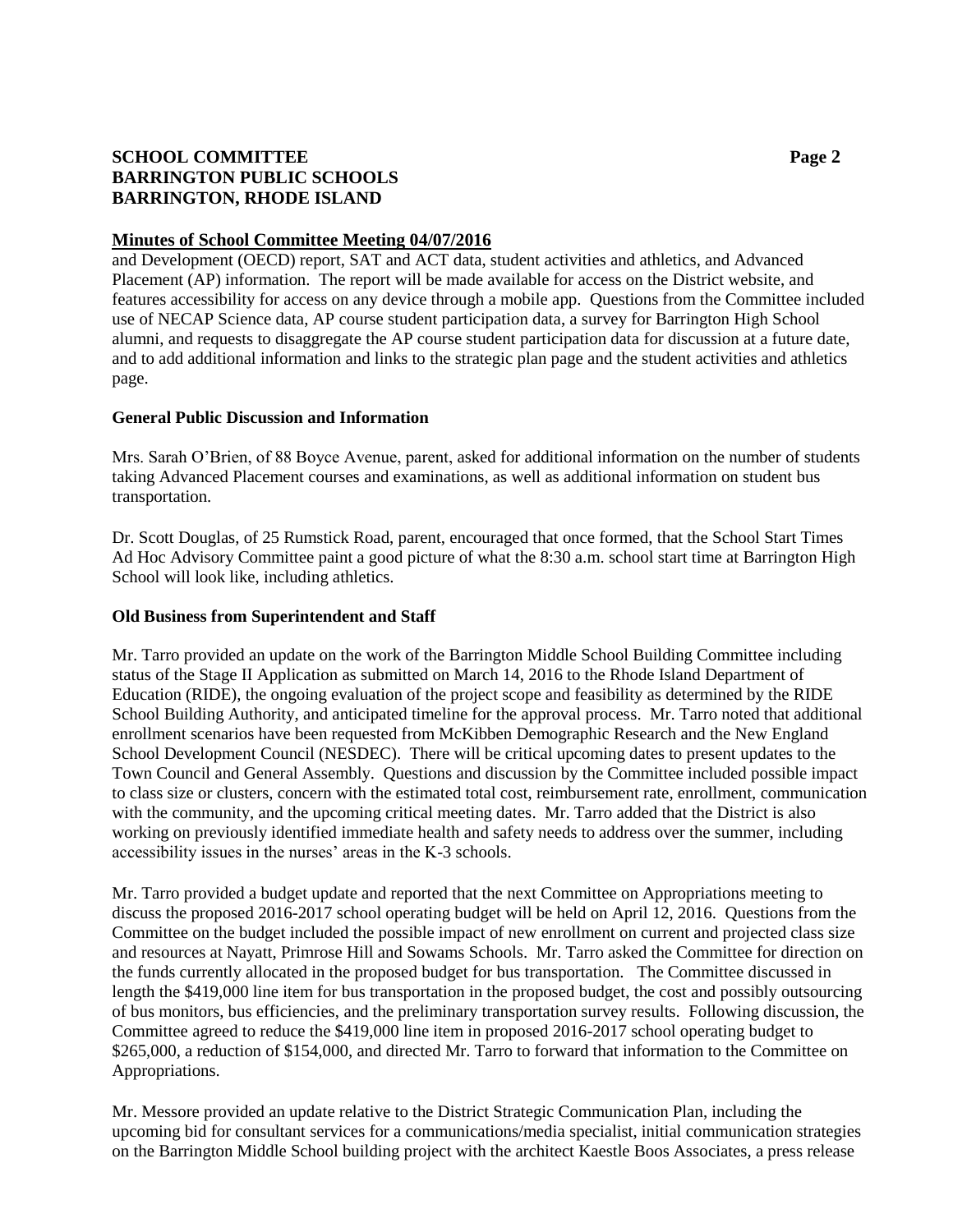# **SCHOOL COMMITTEE Page 3 BARRINGTON PUBLIC SCHOOLS BARRINGTON, RHODE ISLAND**

#### **Minutes of School Committee Meeting 04/07/2016**

to include the District Report, and the April 28, 2016 parent night at Barrington High School on the Advanced Coursework Network and Internship Program.

Mr. Messore presented the Committee with two draft documents for consideration for the School Start Times Implementation Plan, an outline of the charge and scope of the School Start Times (SST) Ad Hoc Advisory Committee and an interest form for membership recruitment. Discussion by the Committee included the SST Ad Hoc Advisory Committee's timeline and November 1 deadline, membership, and whether members could fulfill multiple roles. The Committee provided feedback to Mr. Messore for additional changes to the documents to clarify the purpose and scope of the SST Ad Hoc Advisory Committee.

**Dr. Shea moved and Mrs. Clancy seconded to approve, with revisions, the recommendation of the Superintendent for the School Start Times Ad Hoc Advisory Committee model and Interest Form. The motion passed 4-0 with Mrs. Brody, Dr. Shea, Mr. Alessandro, and Mrs. Clancy voting in the affirmative for the motion.**

### **Old Business from School Committee**

No old business from the School Committee was presented at this time.

#### **New Business from Superintendent and Staff**

Mr. Messore announced the resignation of Mrs. Nathalie Froncillo, Nayatt School Grade 1 Teacher, effective May 5, 2016.

Mr. Tarro provided the Committee with a memo and bid tabulation sheet prior to the meeting for the water main installation at Primrose Hill School. It is the recommendation of the Administration to award the bid to the lowest qualified evaluated bidder, Beausoleil Bros. Inc., of Cranston, Rhode Island for an amount not to exceed \$20,200. Mr. Tarro noted that the project is eligible for the 35% reimbursement rate from the Rhode Island Department of Education School Building Authority, with work estimated to be completed by June 30, 2016.

**Dr. Shea moved and Mrs. Clancy seconded to award the bid for water main installation at Primrose Hill School to the lowest qualified evaluated bidder, Beausoleil Bros. Inc., of Cranston, Rhode Island for an amount not to exceed \$20,200. The motion passed 4-0 with Mrs. Brody, Dr. Shea, Mr. Alessandro, and Mrs. Clancy voting in the affirmative for the motion.**

Mr. Tarro provided the Committee with a bid tabulation sheet prior to the meeting for Owner's Project Management services. It is the recommendation of the Barrington Middle School Building Committee to award the bid to the lowest qualified evaluated bidder, Peregrine Group LLC, of Rumford, Rhode Island for an amount not to exceed \$110,000.

**Dr. Shea moved and Mrs. Clancy seconded to award the bid for Owner's Project Management services to the lowest qualified evaluated bidder, Peregrine Group LLC, of Rumford, Rhode Island for an amount not to exceed \$110,000. The motion passed 4-0 with Mrs. Brody, Dr. Shea, Mr. Alessandro, and Mrs. Clancy voting in the affirmative for the motion.**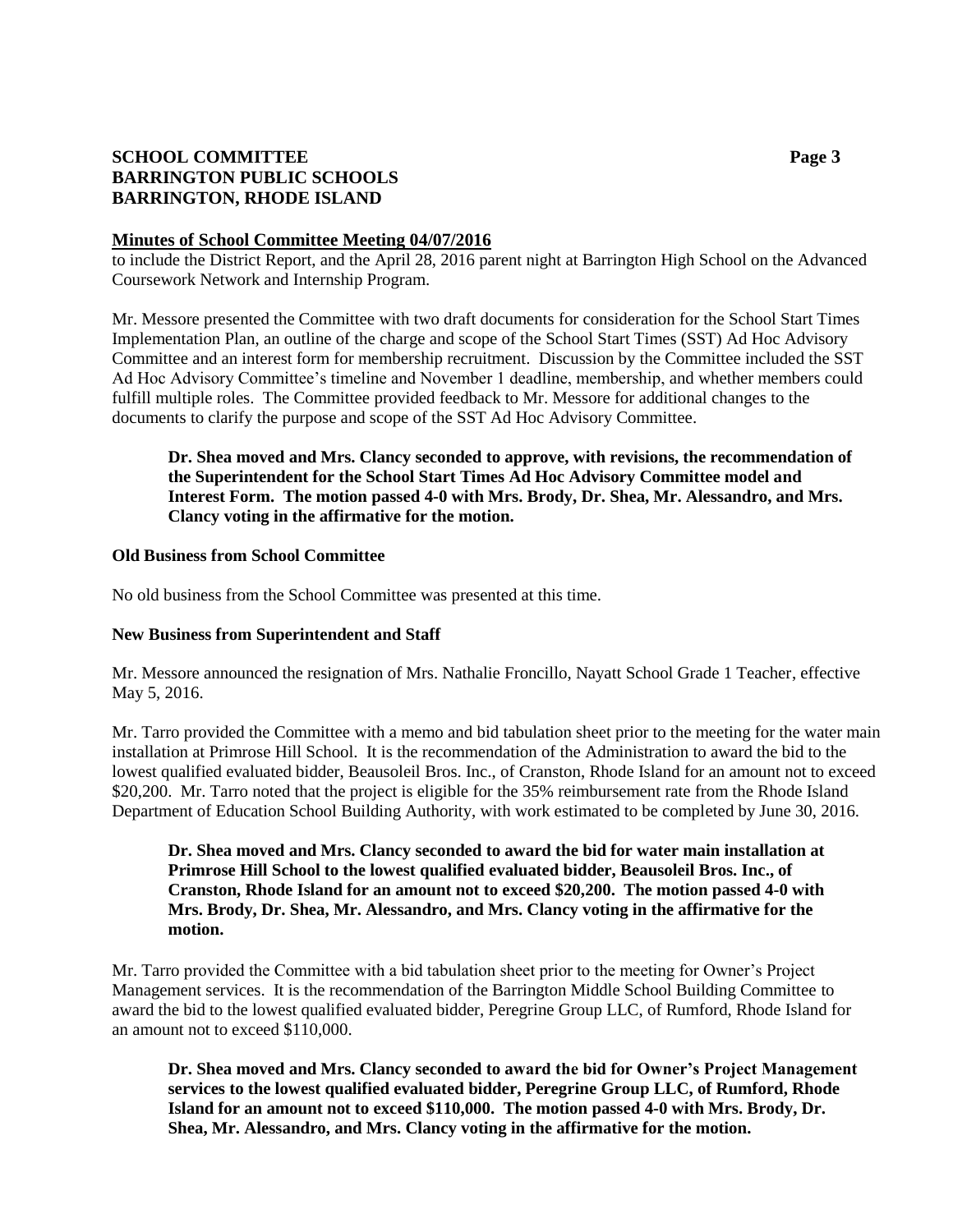# **SCHOOL COMMITTEE Page 4 BARRINGTON PUBLIC SCHOOLS BARRINGTON, RHODE ISLAND**

### **Minutes of School Committee Meeting 04/07/2016**

Mr. Tarro provided the Committee with a bid tabulation sheet prior to the meeting for Commissioning Agent services. It is the recommendation of the Barrington Middle School Building Committee to award the bid to the lowest qualified evaluated bidder with the most comprehensive scope of work, Horizon Engineering Associates LLP, of Canton, Massachusetts for an amount not to exceed \$103,655.

## **Dr. Shea moved and Mrs. Clancy seconded to award the bid for Commissioning Agent services to the lowest qualified evaluated bidder, Horizon Engineering Associates LLP, of Canton, Massachusetts for an amount not to exceed \$103,655.**

Mr. Alessandro asked for clarification of the roles of the Commissioning Agent and Owner's Project Management.

## **The motion passed 4-0 with Mrs. Brody, Dr. Shea, Mr. Alessandro, and Mrs. Clancy voting in the affirmative for the motion.**

Mr. Tarro noted that both the services for Owner's Project Management and Commissioning Agent will be funded through the capital reserve school construction account and will continue to be monitored.

### **New Business from School Committee**

Mrs. Brody reported that the School Committee and Town Council held a joint legislative breakfast on March 30, 2016 with Representative Joy Hearn, District 66, Representative Jan Malik, District 67, Senator Cynthia Armour Coyne, District 32, along with Mr. Messore, Mr. Tarro, Town Manager Peter DeAngelis, and Town Finance Director Kathy Raposa. Also invited and in attendance for this breakfast was Lieutenant Governor Daniel McKee and his municipal liaison for communities. Discussion included the redundant water source, low and moderate housing, vehicle tax exemptions, support for the school funding formula, consideration of statewide level alignment of school start times, and an update on the status of the Stage II application for the Barrington Middle School building project.

Dr. Shea provided an update on the Health and Wellness Committee meeting held on April 6, 2016, including reports from the BAY Team and Chartwells, ongoing work for nutrition education particularly with student athletes, and a lengthy discussion on committee membership and meeting schedule. Dr. Shea reminded the group of the subcommittee's role and parameters as guided by state law. As a subcommittee of the School Committee, any decisions regarding membership or structure would be decided by the School Committee. Dr. Shea provided an overview of the discussion held at the Health and Wellness Committee meeting including membership recommendations and requested further discussion by the School Committee at its next regular meeting on April 14, 2016.

Mrs. Brody led the preliminary discussion to identify priorities for the District Strategic Communication Plan. The Committee will review the Plan prior to the next regular meeting to provide feedback to the Administration and discuss further at the next regular Committee meeting on April 14, 2016.

## **Decision Items**

Mrs. Brody noted for the record that there would not be minutes for the Executive Session scheduled following the Open Meeting on March 10, 2016 as it was deferred to March 14, 2016, and for the Open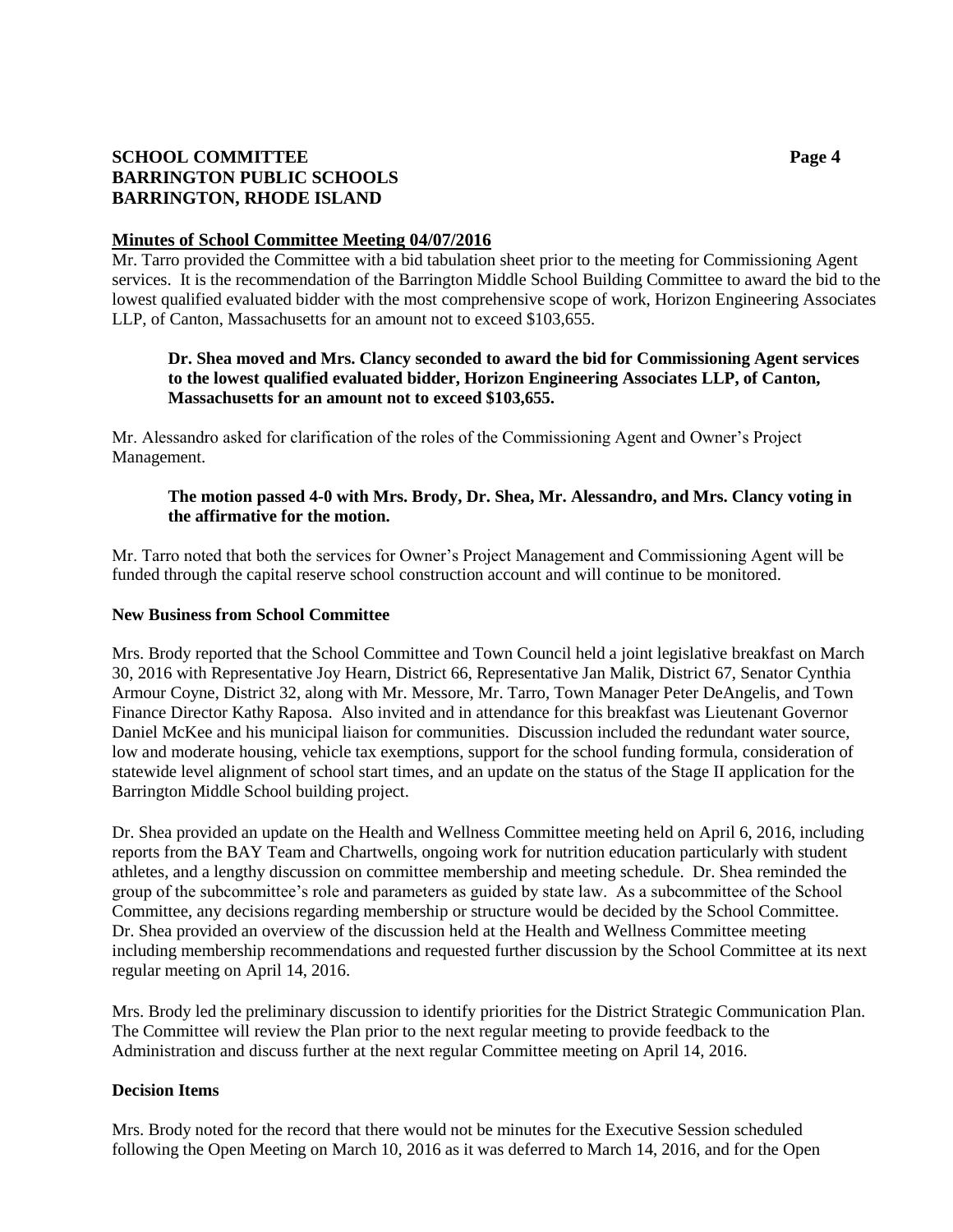# **SCHOOL COMMITTEE Page 5 BARRINGTON PUBLIC SCHOOLS BARRINGTON, RHODE ISLAND**

### **Minutes of School Committee Meeting 04/07/2016**

Meeting scheduled on March 30, 2016 with the Barrington Middle School Building Committee due to the lack of a School Committee quorum.

## **Dr. Shea moved and Mrs. Clancy seconded to approve the consent agenda. The motion passed 4-0 with Mrs. Brody, Dr. Shea, Mr. Alessandro, and Mrs. Clancy voting in the affirmative for the motion.**

## **Discussion Future Agenda Items**

Mr. Messore reported that the next regular School Committee meeting scheduled for Thursday, April 14, 2016 will feature updates on summer learning, assessments and Solution Tree, as well as an Organisation for Economic Co-operation and Development (OECD) Global Learning Network Rhode Island Regional meeting report.

Mrs. Brody requested that a future agenda include discussion on the bill sponsored by Senator John Pagliarini, Jr., District 11-Bristol, Portsmouth, Tiverton, on the Open Meetings Act for School Committees.

Mrs. Brody requested an update on the Mathematics curriculum at Barrington Middle School as part of the program evaluation update on April 28, 2016.

Mr. Alessandro requested that a policy review of individuals who oversee students for extracurricular activities remain on agenda topics for a future summer meeting.

Mrs. Brody requested that a workshop with a facilitator as the Committee looks to develop overarching strategic objectives for the District also remain a future topic of discussion.

#### **Announcements**

Mrs. Dillon announced that the District is currently in round two in the process to be recognized as a  $21<sup>st</sup>$ Century Learning Exemplar Program through the P21 Partnership for 21<sup>st</sup> Century Learning organization. The P21 group is scheduled to visit the District on May 5, 2016.

Mrs. Brody reported that she and Mrs. Clancy will attend the 2016 National School Boards Association Annual Conference in Boston on April 9-11, 2016.

#### **General Public Discussion and Information**

Mr. Anthony Arico Jr., of 166 Lincoln Avenue, urged the Committee to include community members, including a Barrington Boosters member, on the School Start Times Ad Hoc Advisory Committee, and to be mindful of the budget discussions at the Town and State level that include the funding for additional buses in District, the Barrington Middle School building project, charter schools, and the school funding formula.

Dr. Douglas provided a follow up comment to thank the Committee and Administration for the collaborative work on the School Start Times Ad Hoc Advisory Committee, and stressed the importance of that committee's timeline.